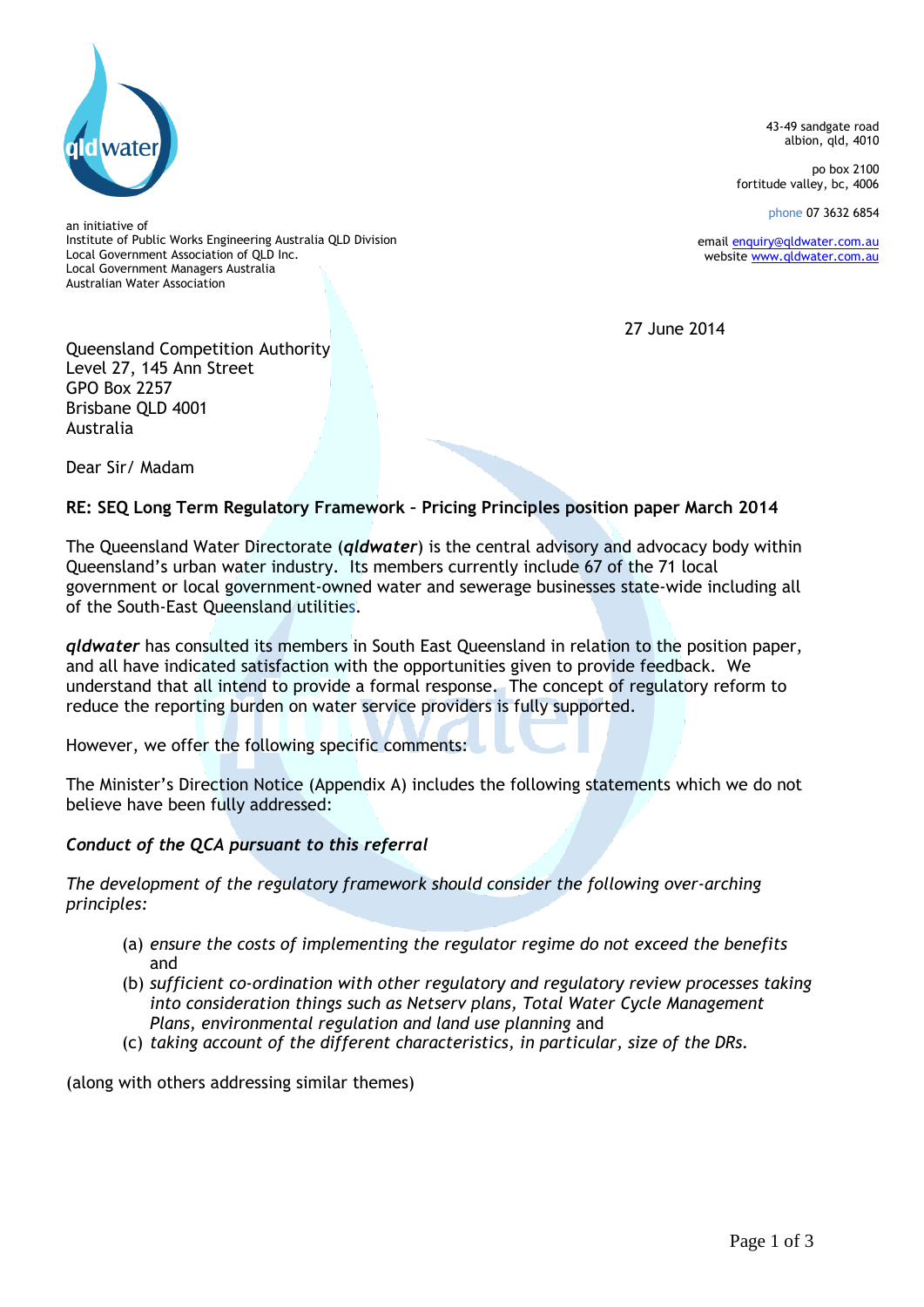### **Costs vs benefits and size of DRs**

The political decision to allow the functions of Allconnex Water to be returned to its owner councils is a matter for history, however the transitional arrangements are still being addressed and will take time to resolve.

Draft recommendation 6.1 in the position paper proposes that "*the council water businesses be subject to the same legislative and regulatory planning requirements as the DRs*." The preceding narrative suggests that "*there is no evident reason for there to be differences in the regulatory obligations the entities must meet as SEQ service providers under the DR Act…*" and

"*to assist long term investment, it is appropriate that council water businesses be covered only by the requirements placed on the DRs. This would reduce duplication and the complexity of the regulatory environment, thereby reducing the administrative burden on the councils. This could be achieved by providing an exemption to those requirements under the LGA that go beyond the requirement of the impositions placed on DRs."*

A balanced analysis should have included the option for removal of the regulatory burden imposed by the DR Act and deferment to the Local Government Act and it is the view of *qldwater* that the concerns raised by the councils impacted have been inadequately addressed. In addition, the analysis of the cost of QCA administering this regulatory regime (both direct QCA charging and internal costs to service providers) for the smaller councils is deficient.

The example of Redland City Council was discussed during the consultation process. The QCA direct costs and council costs to administer the framework are in the order of 2% of annual OPEX. Our interpretation of the minister's direction is that the QCA advice needs to demonstrate that the regulatory framework will clearly lead to a greater than 2% cost improvement for Redland City customers.

The QCA's recently released "SEQ Water Retailers' Transition to the Light-handed Regulatory Framework assessment" implies the council is struggling to meet QCA expectations meaning that full compliance would be even more expensive. QCA should demonstrate that its process significantly benefits consumers of small council-run utilities compared with other Governance controls under the Local Government Act.

#### **Coordination with other regulation**

Page viii of the position paper recommends that entities report against 38 indicators including 9 "other" indicators which are not currently captured by the National Performance Report. Since this work commenced, there have been significant changes impacting the approach to collecting such information, including the abolition of the mandatory requirement for Strategic Asset Management Plans (from which some "other" indicators are drawn) and the announcement of the abolition of the National Water Commission, which administers the National Performance Report.

As advised throughout the consultation process, it is completely inappropriate to establish a separate Queensland Government reporting process to capture data for these indicators. The Department of Energy and Water Supply (DEWS) now has an established mandatory reporting process against a set of indicators and is also responsible for Queensland's participation in the National Performance Report.